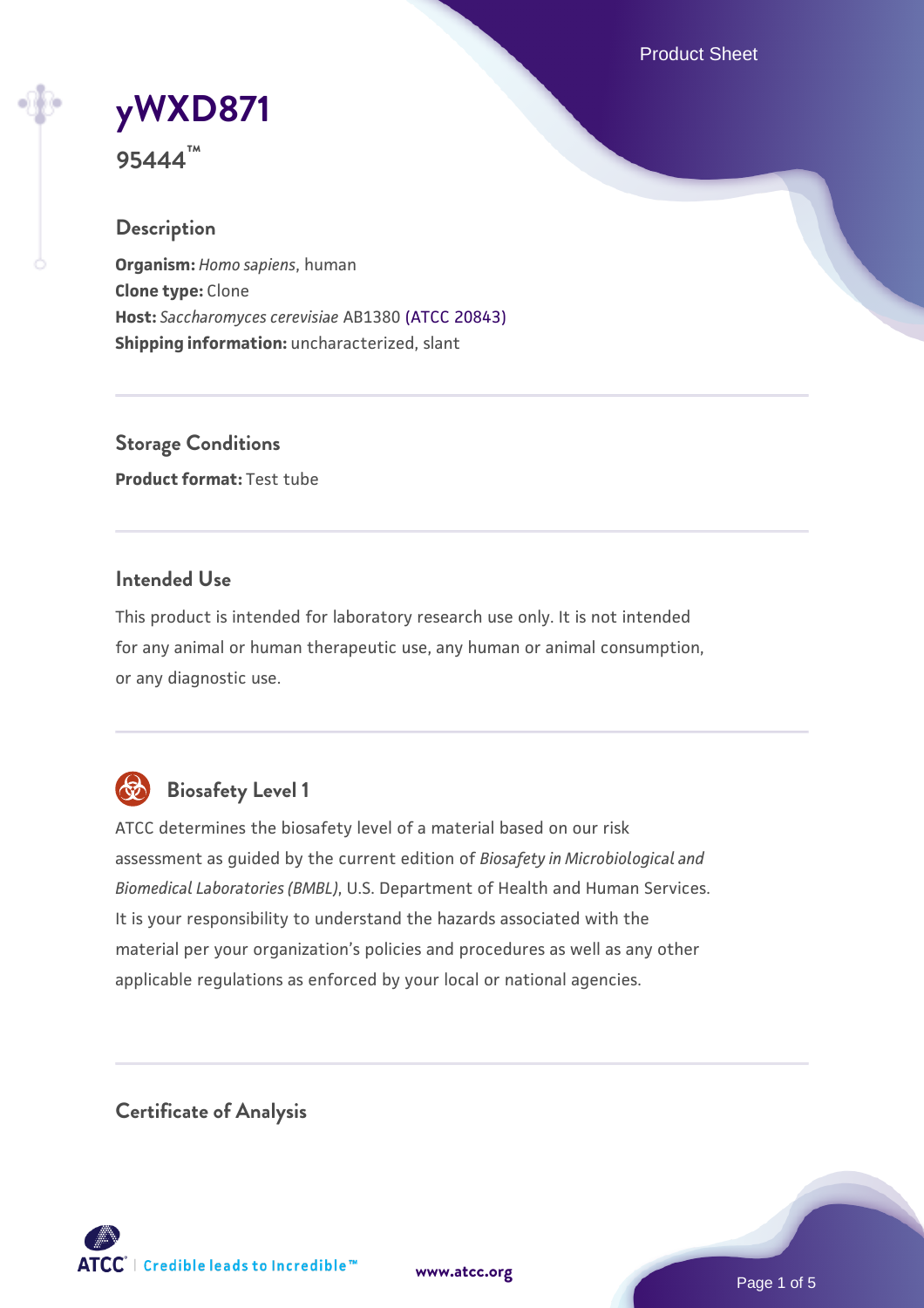

For batch-specific test results, refer to the applicable certificate of analysis that can be found at www.atcc.org.

#### **Insert Information**

**Type of DNA:** genomic **Genome:** Homo sapiens **Chromosome:** X X q24-q28 **Gene name:** DNA Segment, single copy **Gene product:** DNA Segment, single copy [DXS2421] **Gene symbol:** DXS2421 **Contains complete coding sequence:** Unknown **Insert end:** EcoRI

#### **Vector Information**

**Construct size (kb):** 80.0 **Intact vector size:** 11.454 **Vector name:** pYAC4 **Type of vector:** YAC **Host range:** *Saccharomyces cerevisiae*; *Escherichia coli* **Vector information:** other: telomere, 3548-4235 other: telomere, 6012-6699 Cross references: DNA Seq. Acc.: U01086 **Cloning sites:** EcoRI **Markers:** SUP4; HIS3; ampR; URA3; TRP1 **Replicon:** pMB1, 7186-7186; ARS1, 9632-10376

# **Growth Conditions**

**Medium:** 



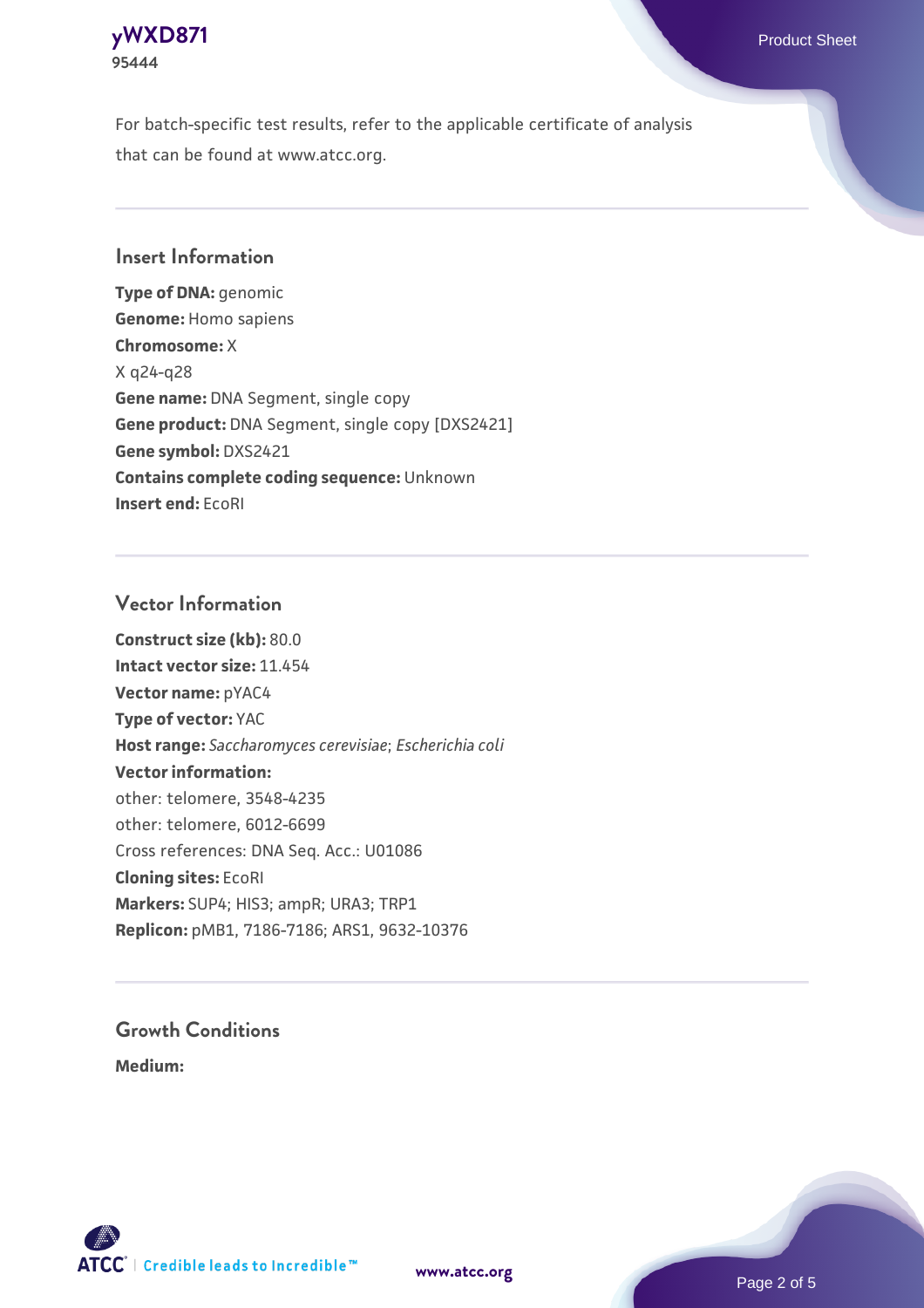**[yWXD871](https://www.atcc.org/products/95444)** Product Sheet **95444**

[ATCC Medium 1245: YEPD](https://www.atcc.org/-/media/product-assets/documents/microbial-media-formulations/1/2/4/5/atcc-medium-1245.pdf?rev=705ca55d1b6f490a808a965d5c072196) **Temperature:** 30°C

#### **Notes**

More information may be available from ATCC (http://www.atcc.org or 703- 365-2620).

## **Material Citation**

If use of this material results in a scientific publication, please cite the material in the following manner: yWXD871 (ATCC 95444)

#### **References**

References and other information relating to this material are available at www.atcc.org.

#### **Warranty**

The product is provided 'AS IS' and the viability of ATCC® products is warranted for 30 days from the date of shipment, provided that the customer has stored and handled the product according to the information included on the product information sheet, website, and Certificate of Analysis. For living cultures, ATCC lists the media formulation and reagents that have been found to be effective for the product. While other unspecified media and reagents may also produce satisfactory results, a change in the ATCC and/or depositor-recommended protocols may affect the recovery, growth, and/or function of the product. If an alternative medium formulation or reagent is used, the ATCC warranty for viability is no longer



**[www.atcc.org](http://www.atcc.org)**

Page 3 of 5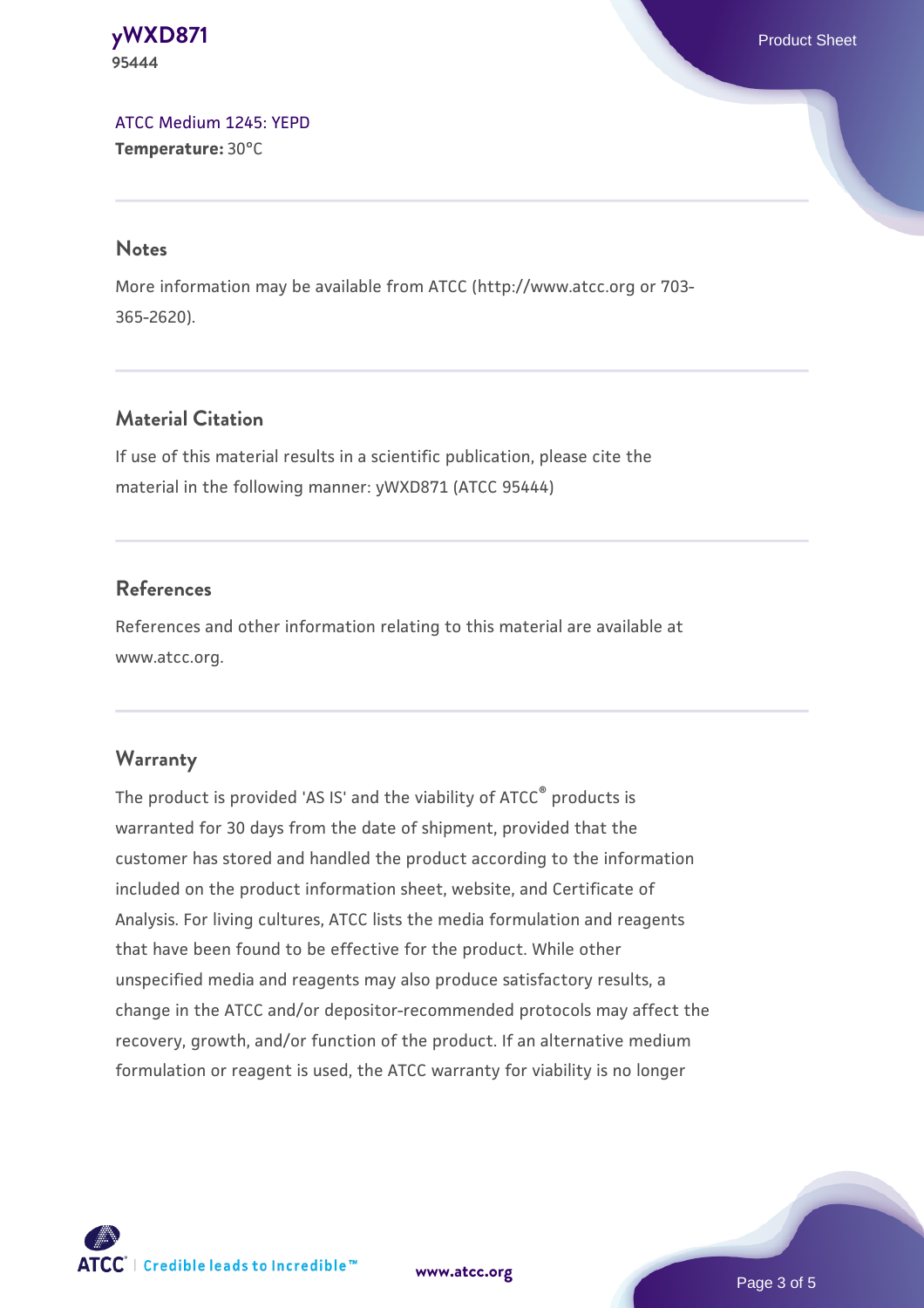**[yWXD871](https://www.atcc.org/products/95444)** Product Sheet **95444**

valid. Except as expressly set forth herein, no other warranties of any kind are provided, express or implied, including, but not limited to, any implied warranties of merchantability, fitness for a particular purpose, manufacture according to cGMP standards, typicality, safety, accuracy, and/or noninfringement.

#### **Disclaimers**

This product is intended for laboratory research use only. It is not intended for any animal or human therapeutic use, any human or animal consumption, or any diagnostic use. Any proposed commercial use is prohibited without a license from ATCC.

While ATCC uses reasonable efforts to include accurate and up-to-date information on this product sheet, ATCC makes no warranties or representations as to its accuracy. Citations from scientific literature and patents are provided for informational purposes only. ATCC does not warrant that such information has been confirmed to be accurate or complete and the customer bears the sole responsibility of confirming the accuracy and completeness of any such information.

This product is sent on the condition that the customer is responsible for and assumes all risk and responsibility in connection with the receipt, handling, storage, disposal, and use of the ATCC product including without limitation taking all appropriate safety and handling precautions to minimize health or environmental risk. As a condition of receiving the material, the customer agrees that any activity undertaken with the ATCC product and any progeny or modifications will be conducted in compliance with all applicable laws, regulations, and guidelines. This product is provided 'AS IS' with no representations or warranties whatsoever except as expressly set forth herein and in no event shall ATCC, its parents, subsidiaries, directors, officers, agents, employees, assigns, successors, and affiliates be liable for indirect, special, incidental, or consequential damages of any kind in connection with or arising out of the customer's use of the product. While reasonable effort is made to ensure authenticity and reliability of materials on deposit, ATCC is not liable for damages arising from the misidentification or



**[www.atcc.org](http://www.atcc.org)**

Page 4 of 5